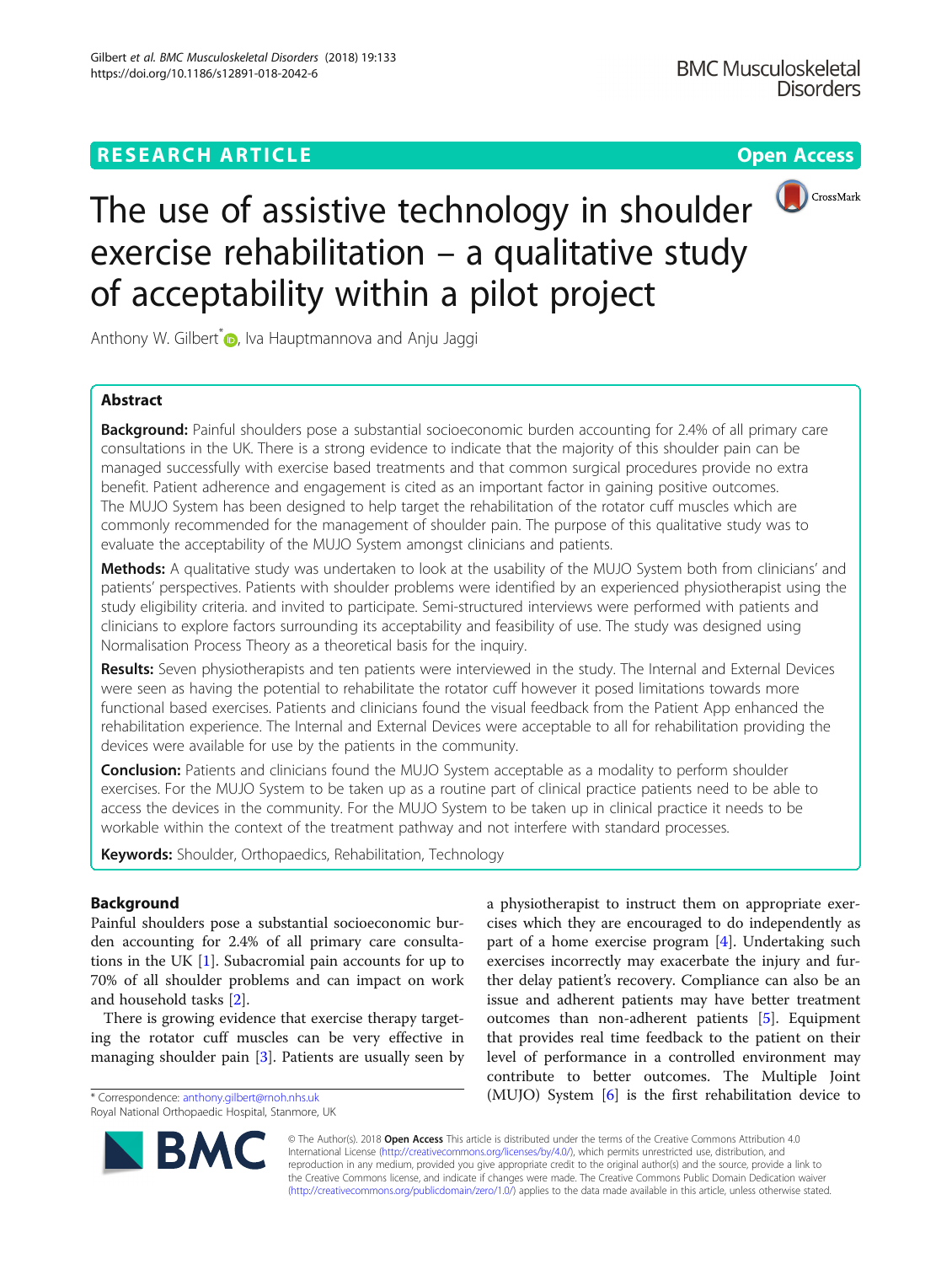train bi-articular muscles or multiple axial joints in a single exercise on one machine. The device was manufactured by MUJO Mechanics in the United Kingdom. The Internal and External Devices allow multiple movement paths to be performed within defined boundaries, to target specific body parts over the full range of motion in a single exercise. The Internal Device (See Fig. 1) provides resistance to internal rotation and the External Device (See Fig. 2) provides resistance to external rotation. The Internal and External Devices use built in sensors to collect joint range angle. All real time movement data is displayed on an accompanied Patient App, displayed on an iPad, connected to the device. This data is collected and stored on a secure cloud database. The Physiotherapy Portal allows the physiotherapist to assess the patient and establish suitable exercise prescriptions. The Patient App has videos and instructions on how to set up the machine based on the prescription set by the physiotherapist.

Several large scale studies, such as the Whole Systems Demonstrator [[7](#page-7-0)], have claimed that if delivered properly, telehealth can reduce mortality, reduce the need for admissions to hospital, lower the number of bed days spent in hospital and reduce the number of Accident and Emergency admissions. The Department of Health in the United Kingdom set up the 'three million lives' campaign [[8](#page-7-0)] with a view to benefit three million people with long term conditions or social needs as it is recognised that technology can positively contribute towards this. However, even in those



internal device

Fig. 2 External Device [\[6](#page-7-0)]. This is a model of a patient using the external device

situations where there is good evidence supporting the uptake of technology in clinical practice, the actual uptake of this technology is low [[9](#page-7-0)]. Systematic reviews have identified considerations for implementation which include whether or not satisfaction is as high for clinicians as well as patients  $[10]$  $[10]$  $[10]$ , consideration of how the use of technology impacts on roles and responsibilities [\[11\]](#page-7-0) and healthcare routines [\[12\]](#page-7-0) and whether or not the intervention limits the possibilities for relationships with professionals and peers [[12](#page-7-0)].

The aim of this study was to determine whether or not the MUJO System was acceptable to patients with shoulder dysfunction and their rehabilitation professionals. We used qualitative methodology to explore the underlying reasons behind the MUJO System's acceptability [\[13](#page-7-0)] and this work was informed by Normalisation Process Theory (NPT) [[14](#page-7-0)]. NPT focuses on the things that participants using the MUJO System must  $do$  – the work of being a patient or rehabilitation professional – and considers how changes influence the MUJO's acceptability and feasibility. In this study acceptability is determined as the actual use of the machine and the reasons why or why not participants chose to use it. This research was undertaken during the early stages of testing the MUJO System at the host organisation, a tertiary orthopaedic hospital based in North London (United Kingdom), between March and July 2016.

## Methods

All patients over the age of 18 years attending the host institution (North London, UK) for shoulder rehabilitation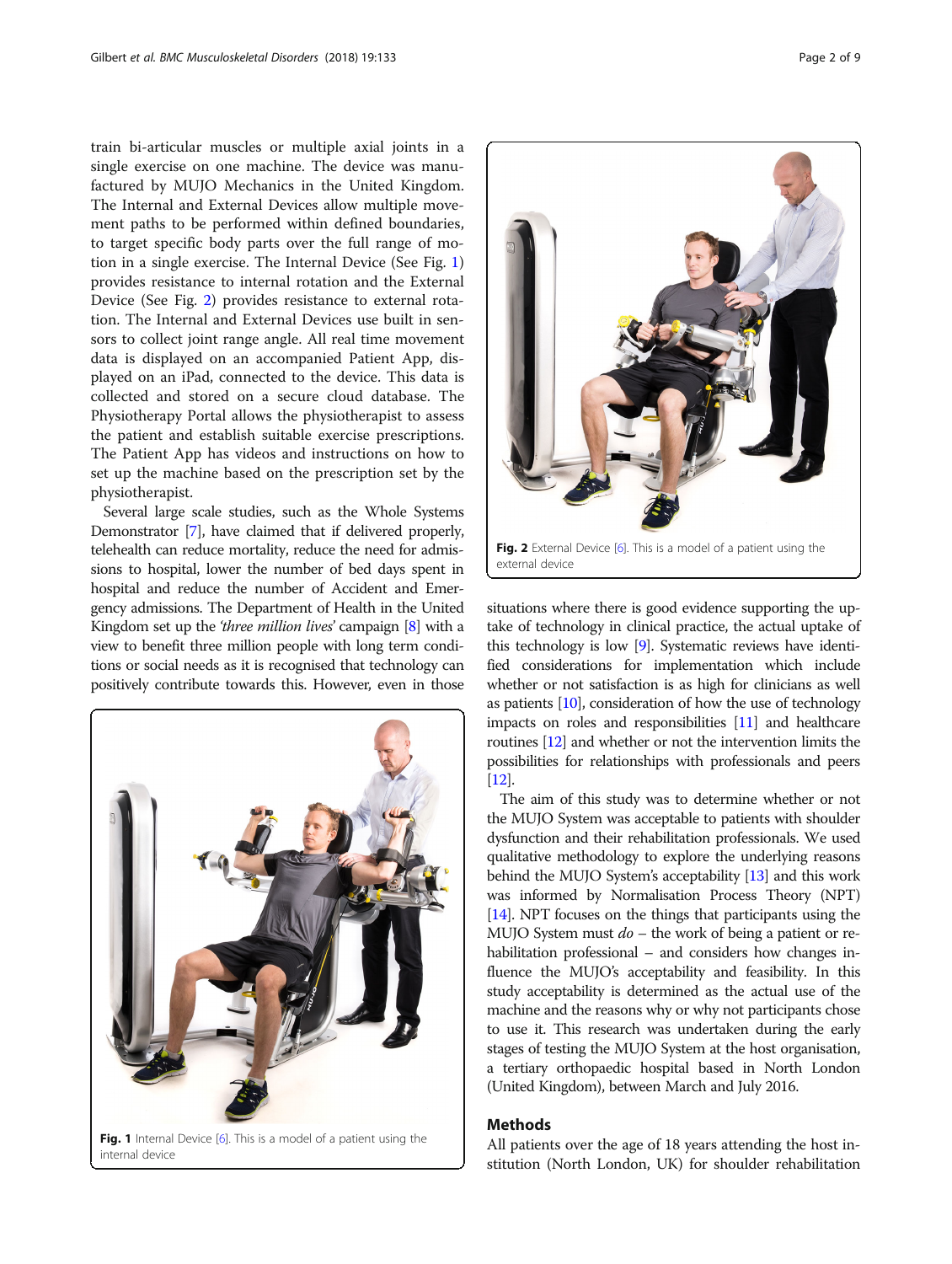were invited into the study provided they met the eligibility criteria. Clinicians were asked to identify patients using the MUJO System. The research physiotherapist then approached patients to invite them into the study. Clinicians were invited to participate in the study providing they had experience of treating patients using the MUJO System. Local Research and Development and research ethics approval were obtained from the London Fulham Research Ethics Committee (15/LO/1683) and written and informed consent was provided by all participants prior to interview. All data was link anonymised.

#### Patients inclusion criteria

Patients attended the Royal National Orthopaedic Hospital for shoulder rehabilitation

- Patient remains on the Royal National Orthopaedic Hospital shoulder rehabilitation pathway
- Therapists believe the patient will not be disadvantaged by entering the study
- Patient / clinician available for qualitative interview
- Patients able to communicate in English or languages covered by the host institution interpreter service

## Clinicians inclusion criteria

- Physiotherapist employed by the host institution
- Inducted by MUJO staff into the use of the devices
- Experience of rehabilitating patients using the devices

A single interview was conducted with each study participant (both patients and clinicians) within the Therapies Department of the host institution. Patients undertook the interview upon conclusion of their rehabilitation. Clinicians undertook an interview at the end of the study period. Interviews were conducted by the research physiotherapist (AG), (male, MRes research qualification with qualitative research training and experience) at the host institution and all interviews consisted of the interviewer and participant only. Each interview was audio recorded. The same interview schedule, developed in accordance with NPT  $[14]$  $[14]$  was used for all interviews and can be viewed in Additional file [1:](#page-7-0) Appendix.

## Data analysis

Interviews were transcribed verbatim and entered into a computer assisted qualitative data analysis software programme (QSR NVIVO software – version 11). A Directed Content Analysis [\[15\]](#page-8-0) was undertaken to organise the qualitative data according to the four constructs of Normalisation Process Theory (NPT) [[14](#page-7-0)]. Data was coded

by the research physiotherapist and the results of this study are presented in accordance with the constructs of NPT:

- 1) Capability possibilities presented by the MUJO System
- 2) Capacity social structural resources available to patients and clinicians
- 3) Potential social cognitive resources available to patients and clinicians
- 4) Contribution what patients and clinicians do to implement the MUJO System in clinical practice

## Results

Eleven patients and seven physiotherapists, all of whom had experience treating patients using the MUJO System, were invited to join the study and all agreed to do so. During the study period, one patient became unavailable for interview and was removed from the study. Of the ten patients who remained in the study the median age was 38. 5 years (19–54), there were five females and the median length of all the patient and clinician interviews was 18. 35 min (13.3–31.5). Shoulder pathologies in this group included instability ( $n = 6$ ) and rotator cuff related pain ( $n =$ 4). Patient demographics are available to view in the Additional file [2.](#page-7-0) All clinicians were experienced Physiotherapists with more than ten years' experience and all had subspecialised in shoulder rehabilitation. Although ten patients and seven physiotherapists were interviewed no new data was identified beyond patient interview 8 and clinician interview 6. No further patients and clinicians were recruited as data saturation appeared to have been achieved. This qualitative study was undertaken in the early stages of the clinical pilot of the MUJO System.

The research physiotherapist had worked in the host institution's Therapies Department for five years at the time of the study was known to all clinicians prior to the establishment of the study. The research physiotherapist had no prior relationship with the patients and was employed to coordinate the study.

## Capability – Possibilities presented by the MUJO system

Patients and clinicians reported the MUJO System's benefits. The use of the Internal Device was thought to preferentially target the anterior muscles of the rotator cuff and the External Device to target the posterior muscles of the rotator cuff. Whilst specifically exercising these muscle groups using the machines the physiotherapists were able to observe real time feedback from the Patient App to assess movement control and strength:

'The good thing is we can get the cuff and the deltoid working, so in terms of isolating and assessing these patients, I think it's been quite useful. I use it a lot'  $[**C4** = **Clinician 4**]$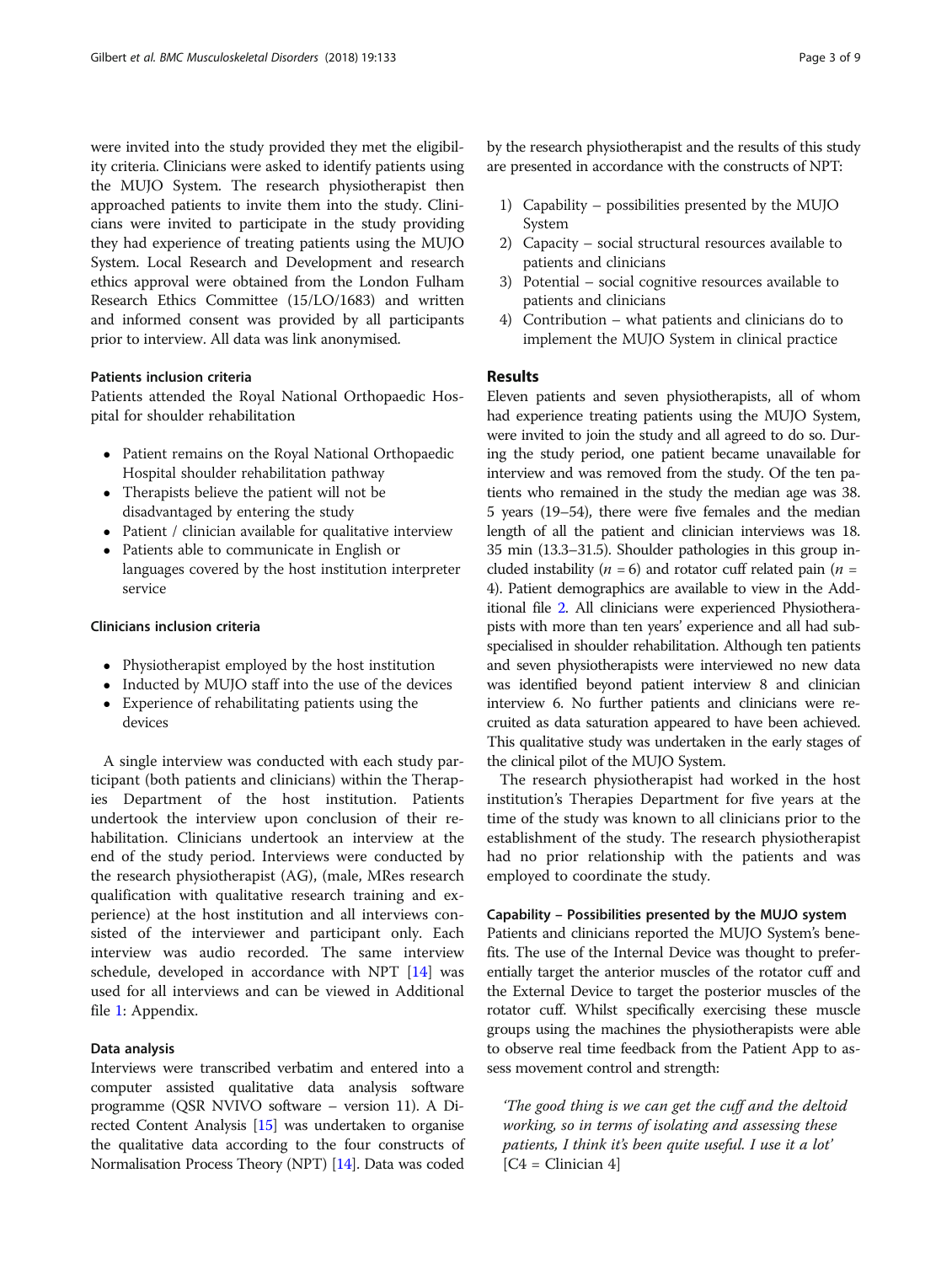The MUJO System was seen as having the potential to have an important role in the management of rotator cuff disorders across primary, secondary and tertiary care. Several clinicians discussed the potential usefulness of housing the device in the community to facilitate shoulder rehabilitation:

'Certainly out in primary care where people are using – so it would be technicians and things – you could certainly make a shoulder class or exercise class around such things… I think it would be useful' [C5]

The use of the machine was coupled with the Patient App and in the early stages of the feasibility study there were occasions where the Patient App failed to work properly:

'The one downfall has been the reliability of the software for us as a clinician to use frequently and repeatedly to put up a full programme for a patient to use it as it was designed to' [C4]

Despite these occasional issues, the Patient App and Physiotherapy Portal component of the MUJO System enhanced the clinician's ability to deliver rehabilitation. Patients valued the ability to see visual feedback for the exercises they were completing on the iPad screen and it was useful to be able to record real time movement data to assist with clinical reasoning and measuring improvement:

'it does seem like a good idea from a training perspective, with patients being able to see what they are doing as a graphs such – on as far as the smoothness and coordination of their movements, that seemed to be a useful tool, but also being able to then review that with a patients when they are coming back' [C3]

One of the major barriers to incorporating the MUJO System in clinical practice was its accessibility. The pilot site is a national specialist centre and patients often had to travel long distances to attend outpatient appointments. The usefulness of prioritising the use of the MUJO System when it was not available locally was questioned by all clinicians:

'It's the repeatability. It's them being able to learn an exercise here and then go home and, is always the way, a lot of that comes down to time. When I've got a short period of time to assess somebody and then treat them, I would rather treat them with the exercise they are going to do at home, rather than teach them something here and then say, and this is how we adapt it for you to carry on at home. It's silly.'  $[C3]$ 

However, even when the patient could not use the machine for rehabilitation there was still an identified role for the MUJO System as an assessment tool:

'I could use it as an assessment tool to get specific markers to begin with. They go off and do their home exercises in any other ways and then come back and then I could reassess using it and see what happens numbers-wise with the [Patient]  $App'$  [C2]

Patients who were local enough found being able to access the machine on a regular basis optimised their outcome:

'So I built it into my regime every day. I'd go to the machine first thing in the morning before anyone was using it, do about half an hour on it and then just crack on for the rest of the day. So I think it sped up my recovery considerably' [P7]

And for one local patient who found the machine useful there would be a commitment to travel to use the device

'If I was far away from the MUJO machine, I don't know what I would do, to be honest. I would probably travel to use it' [P3]

## Capacity – Social structural resources available to patients and clinicians

The accessibility of the equipment for patients and clinicians was identified as the main barrier to using the device:

'I think in theory it's a good piece of equipment, but it just needs – it's not the equipment that needs to be developed so much, its more the availability of it'  $[C3]$ 

As a basic pre-requisite of using the device for rehabilitation both patients and clinicians felt that it was important for any healthcare professional to be suitably qualified and have knowledge surrounding the shoulder:

'Most physios should have a fairly basic understanding of what muscles are weak and dysfunctional. Therefore they shouldn't need much support around where's the weakness in rotators or in abductors and a combination of both … you would probably need some general understanding around shoulder muscle control to be able to use it appropriately' [C2]

'I wouldn't want to get a programme from someone at the gym to show me how to use my shoulder. That's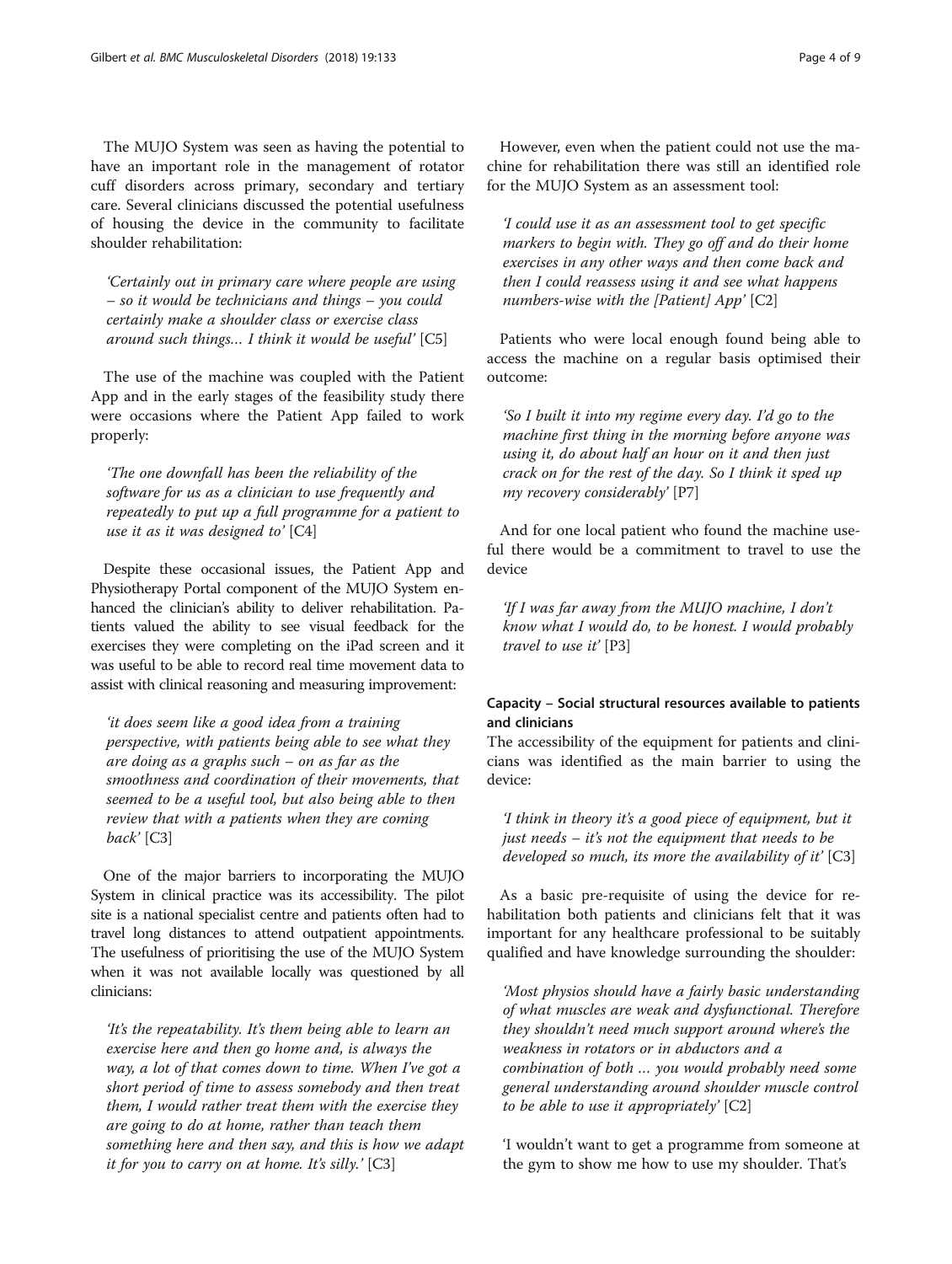because I am in rehab. Having been to the gym and having had shoulder surgery and they have suggested rowing, that was a personal trainer, that is not the level of person I would expect to be telling me – setting a programme for rehabilitation'

## Potential – Social cognitive resources available to patients and clinicians

Patients and clinicians felt the use of the Patient App enhanced the rehabilitation experience. It was frustrating when the Patient App did not work and on these occasions the physiotherapist would actively avoid using this aspect of the device:

'I've tended to log in and use it with a patient at that moment in time, but it's not really collected any data. That's because it's frustrating that the syncing or whatever was supposed to be happening wasn't occurring or there were recurrent problems. To do it in front of a patient is a little bit embarrassing so I stopped doing it. I just end up logging in as myself and getting the screen up for them, because that's the useful bit'  $[C5]$ 

'the usability needs to be better for it to be able to be rolled out because I think if it was more user-friendly, the take up with the therapy team might be a bit better. Some people are put off if it's difficult to use on one occasion' [C5]

A physiotherapist reported how on one occasion a patient encountered difficulty with the app and their exercise regime was not recorded, negatively affecting their experience:

'They got quite frustrated, one that was quite competitive. She was like, I definitely did it and its saying I didn't do anything. It said I did really badly' [C7]

Some patients found the app useful and motivating. One patient, when asked about what appealed to them most about the MUJO System device responded:

'The [Patient] App. When it is turned on I can see like my first appointment I done say five percent rotation and then my next appointment I got up to thirteen so I'm slowly progressing' [P10]

And the Patient App was enjoyable and seen to optimise compliance:

'Because the patients are so positive about it I've tended to find a way because one of the biggest challenges we face as therapists is patient adherence and compliance. Now we can give completely the right exercise to somebody but if they don't enjoy it or find a way of being able to do them easily it's not going to make much difference' [C2]

Clinicians would avoid using the device if the patient was not going to be able to access it from home, usually because of the geographical distance they lived away from the machine. The Physiotherapists would actively use the machine if a patient could access it, and patients enjoyed the process of rehabilitation when they could use the Internal and External Devices and the Patient App:

'a good example now I've just recently got a patient who lives down the road, he is really keen to use it, I think the MUJO is really going to help him and I set him up on it'  $[C2]$ 

'I think the machine is brilliant. For me it's helped me a lot because I can come and use it as and when I wish. I can come and use it as much or as little as I like, especially when I get days like today that I am having a bad day, so I can just do a little bit. I feel that its increased obviously the angle at which I can move my arm, I've gone from 30 to 60, although today I have gone back down to 30. So for me it has worked out quite well.' [P3]

Both patients and clinicians recognised the potential of the machine to free up clinical time:

'I do think it reduces the amount of clinical episodes you need directly with the physio staff, so it basically releases your clinical time. So you can see more patients, because you are not reliable on so many sessions. So instead of maybe having, let's say, six to ten sessions, you can easily half that, which is what happened to me' [P7]

There was, however, an identified requirement to allocate time to check the exercises and compliance this time would need to be protected within the clinician's diary. Replacing face to face contact with patients attending independently to use the device would have some cost implications, particularly in a healthcare system where payment is made for each face to face contact this was identified as a potential problem and barrier to implementation.

Clinicians had awareness that collective commitment was dependent on how they 'sold' the device to the patient. On occasions where clinicians were frustrated with the Patient App or Physiotherapy Portal not working this was likely to influence whether or not they would use the device with the patient.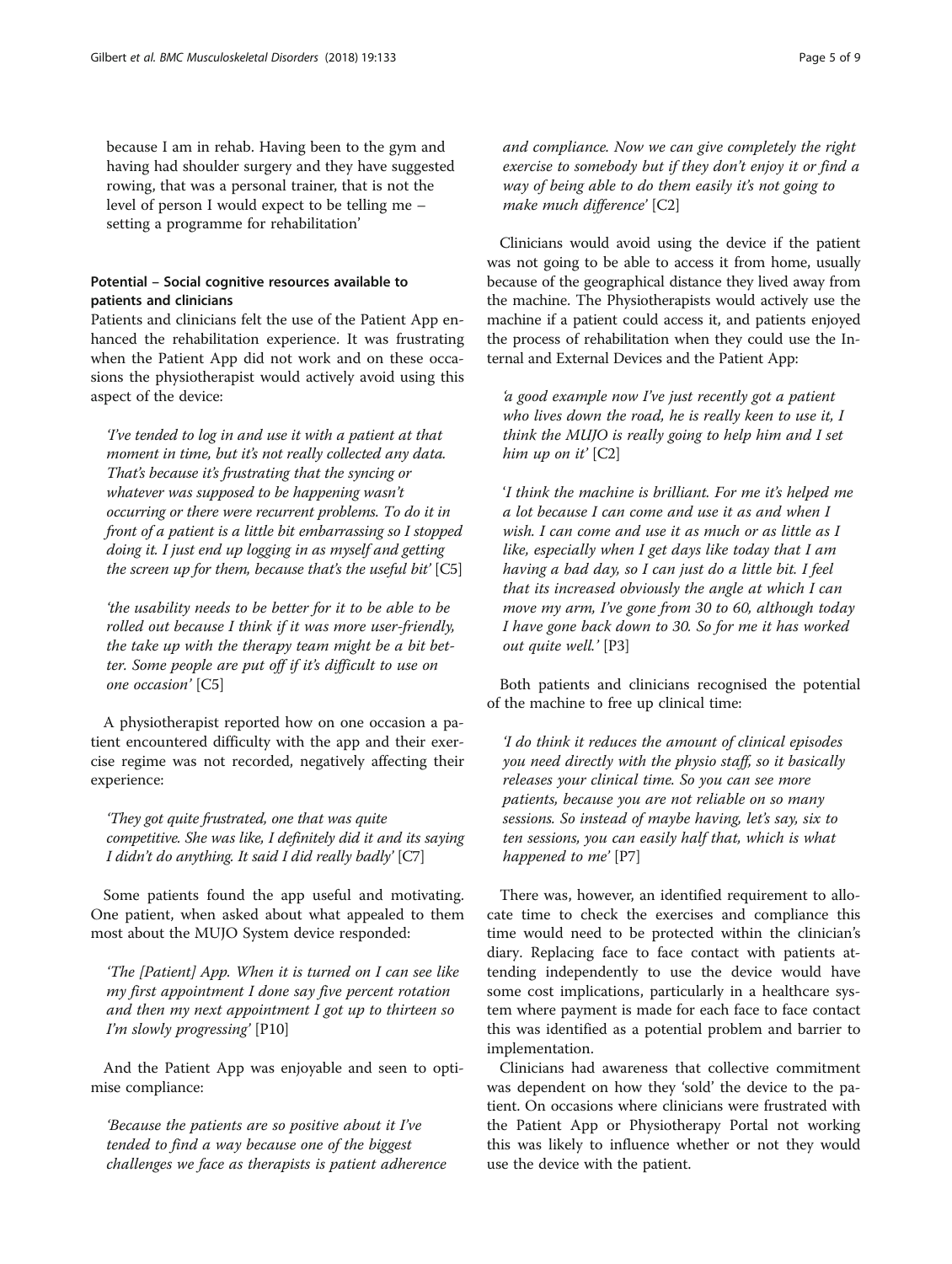'I think increasingly it's all about how you sell it. I think the patients come to you and they want to get better and it's very clear to them that this is what is going to make them better. So there has got to be belief. There has got to be belief on the clinicians part, there's got to be belief on the patients part, that the intervention, whatever it is, is going to improve them' [C2]

## Contribution – What patients and clinicians do to implement the MUJO system in clinical practice?

Clinicians reported they would actively try to empower patients to use the device as part of their normal rehabilitation to promote patient compliance and release clinician time and in these situations MUJO was effective. On occasions when patients were not in a position to use the device on an ongoing basis the clinicians would not actively use the MUJO System for rehabilitation with their patients.

Through the use of the machine over the feasibility study period, the physiotherapists learnt how best to use the device to support their patients and grew increasingly aware of the capabilities of the device and used the Internal and External Devices for specific rotator cuff muscle strengthening exercises and found this was preferable to other available machines:

'I think as far as gym equipment is concerned, they don't have pieces of equipment that are so cuff specific. Yes we know we are not completely isolating the cuff, but we are being more specific than you are with a lot of gym equipment. The majority of gym equipment is unsupported, so you are automatically incorporating your bigger mobilisers, deltoid, lats, pecs, with a lot of the exercises you do in gyms'  $[C3]$ 

In certain circumstances, such as kinetic chain rehabilitation, progressing the patients shoulder stability with the Internal and External Devices was more limited:

'We see a lot of very challenging multidirectional instability which is quite a select cohort. They come with global issues, so kinetic chain, scapula control problems, not just glenohumeral' [C2]

'The only thing is, obviously with progressions, what we try and do is reduce the support. So from a strength component, MUJO is good. But if we want to reduce the stability, we can't really do that'  $[C4]$ 

For those patients who could access the device daily, particularly those who were attending residential rehabilitation, the clinicians would encourage the patients to use the MUJO System:

'I've not used for all outpatients, but for the rehab patients it worked well. So I could set them up and they would come and do it themselves without the need for me to be there to show them how to do it or monitor them or give them feedback' [C7]

For outpatients however, there was not enough time to manage the patient and set up the machine and the Physiotherapy Portal and Patient App so clinicians were less likely to use it, particularly if the patient was unable to access the device:

'In the 30 minute consultation, you could probably do the setting up with the patient if that  $-$  the thing is if that's the only thing you wanted to do. So if you wanted to do other things in your session like check other exercises or assess  $-I$  don't know if you  $-i f$  that was the only plan to just set up the MUJO then you would have time I think in a session to do that' [C7]

## **Discussion**

In this study Normalisation Process Theory [\[14\]](#page-7-0) has been used to focus attention towards the factors that would lead to the MUJO System being accepted and normalised within a healthcare setting.

Using the MUJO System introduced a new way of working for patients and clinicians as the physiotherapists were required to set up an account for patients on the Physiotherapy Portal in order for patients to access the Patient App. The main factor for technology to be implemented in healthcare is acceptability  $[16]$ . In situations where the use of the Physiotherapy Portal and Patient App interfered with the normal working practices of the physiotherapist clinicians would take shortcuts to avoid using it, particularly when the Physiotherapy Portal and Patient App was introduced in the early stages of its development. The uptake of the MUJO System was threatened by the amount of time it took to set up the Devices, Physiotherapy Portal and Patient App and this may be challenging in departments where appointment time slots are as low as twenty minutes.

Despite some reported initial challenges of using the Patient App however, it was seen as a useful adjunct to normal care. Adherence to exercise involves a number of factors, including how often the patient performs the exercises, whether the quantity of the exercise performed is sufficient to provide a therapeutic benefit, and how long the patient continues to perform these exercises [[17](#page-8-0)]. The ability to monitor patients from a distance via an online portal was seen to promote patient compliance and adherence. A device with a connected Patient App such as the MUJO System may facilitate adherence through its reminder service for users to complete their exercise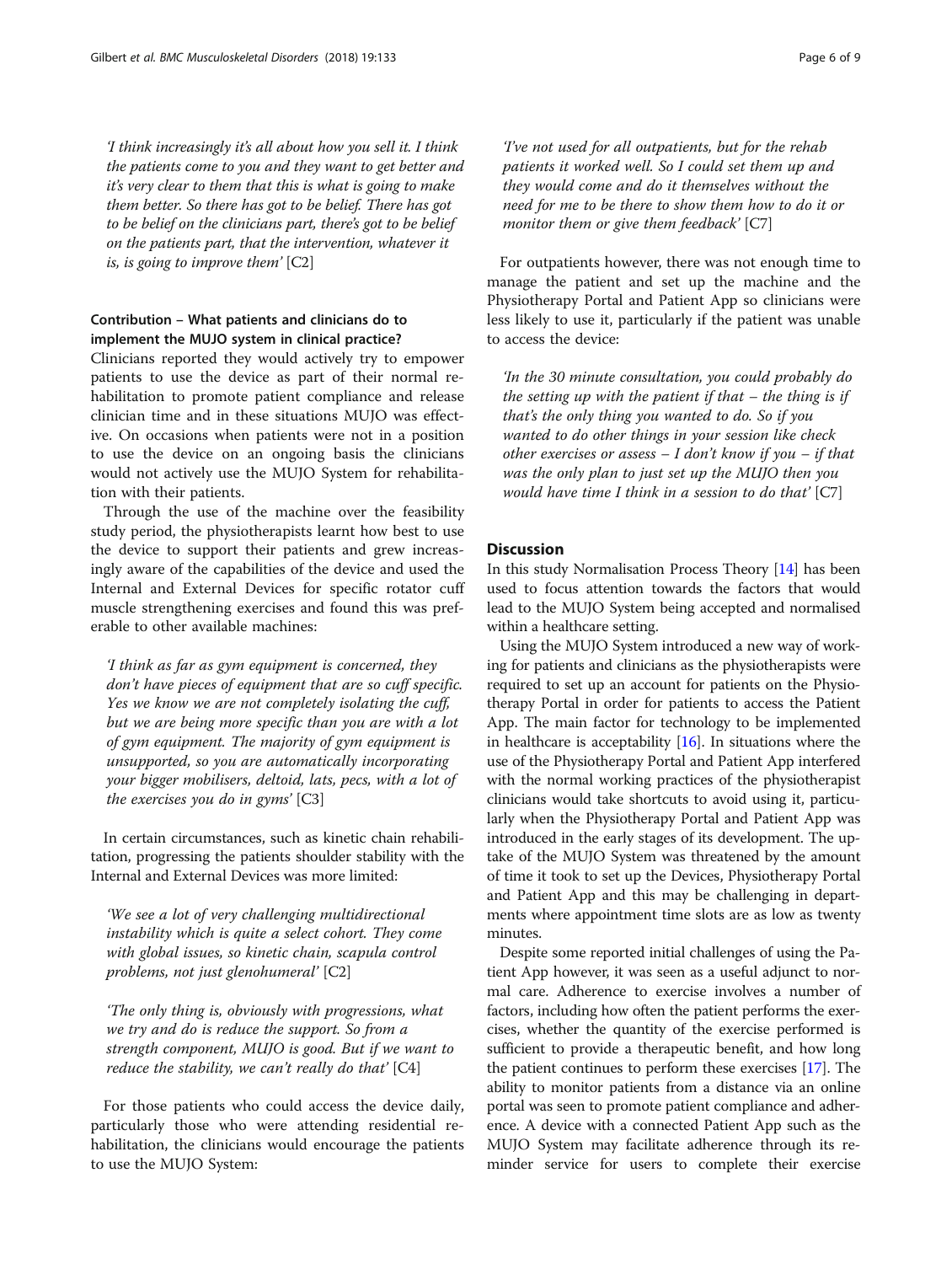prescriptions, an initiative that has been shown to effectively reduce Did Not Attend (DNA) rates at hospital appointments [\[18\]](#page-8-0).

In comparison to home based exercises using exercise bands or hand weights to exercise the rotator cuff, clinicians reported the usefulness of the Internal and External Devices in being able to perform similar exercises in a way that targeted specific muscles but with more objective measurement and feedback [\[4](#page-7-0)]. However, clinicians felt the device was limited when more functional based exercises which required improvements in global posture and or lower limb strength were required.

For some patients, the Internal and External Devices made them feel more secure which may reduce pain related fear of movement [[19,](#page-8-0) [20\]](#page-8-0) and could be a useful tool to get patients confident in moving again. The majority of shoulder problems are managed in primary care by general practitioners and physiotherapists and national guidance advocates this care should include patient education and exercise prior to considering more invasive treatments [\[21](#page-8-0)]. Clinicians reported that easy access and wider availability of the MUJO System could further enhance rehabilitation in the community as well as reduce the burden on local services. For the MUJO System to be a routine component of shoulder management in primary care further clinical trials to evaluate its clinical effectiveness and socioeconomic benefits would be required prior to consideration of resources and changes to infrastructure shifting from hospital to more community based settings.

The largest reported study of telehealth and telecare, the Whole Systems Demonstrator study [[7\]](#page-7-0) reported that if delivered properly, telehealth can reduce the demand on health services and in this study we found that the use of the MUJO System had the potential to reduce the requirement for face to face sessions with the physiotherapists when patients could access the devices and further quantitative studies are required to investigate this further.

In this study both patients and clinicians stressed the importance of having a good understanding of the shoulder complex when setting rehabilitation programmes and the structures involved and mechanisms contributing towards the pathology [[22\]](#page-8-0). It has been reported elsewhere that professional knowledge and training was a barrier to people with disabilities and that several fitness and recreation professionals commented that fitness facility staff such as personal trainers are not knowledgeable about these disabilities [[23\]](#page-8-0). When identifying the environment for housing the Internal and External Devices in the community the information and training requirements of staff in the host site would be an important consideration to facilitate patient compliance. In some cases patients may prefer conventional

shoulder rehabilitation rather than from a distance [[24](#page-8-0)] and this is in accord with a study where patients stressed that remote consultations should be a supplement to care and not a replacement for any face to face contact with their healthcare professionals [\[25](#page-8-0)]. In a study looking at exercise adherence and dropout [[26](#page-8-0)] non adherers were more afraid to access support and adherers felt good about themselves for having support. When moving rehabilitation and care out of a hospital environment and empowering patients to continue this in a community setting it is clear that there will be ongoing support requirements for such an intervention to succeed and indeed in our study patients stated would still want to access the expertise of the physiotherapist throughout their rehabilitation as required.

The results of the study should be interpreted in light of its potential limitations. Clinicians and patients who were already using the MUJO were invited to participate. All clinicians involved had received training in the use of the MUJO system and the funding from the project grant enabled the equipment to be loaned to the host institution. All patients had used the devices and were identified by their clinicians. Interviewing patients who chose not to use the MUJO may have provided information on the reasons why the devices were not acceptable and reduced potential biased reporting.

#### Conclusions

Both clinicians and patients perceived the MUJO system had the following advantages:

- 1) It helped to target particular shoulder muscles
- 2) Enhanced patient motivation and compliance
- 3) Provided some quantifiable measure of performance
- 4) The machines were easy to set up with patients
- 5) Appeared to be clinically effective

However the MUJO system also posed some perceived disadvantages:

- 1) As an adjunct to current treatment for some clinicians it added consultation time
- 2) Poor software reliability reduced motivation for clinicians to use
- 3) Exercises were not function specific
- 4) It was only useful as a rehabilitation tool if the patient lived close enough to the devices to use them

For digital technology such as this to be accepted more widely systems have to be more accessible for patients to use remotely and data capturing has to be integrated into current electronic patient records so as not add to clinician time. Robust clinical trials would be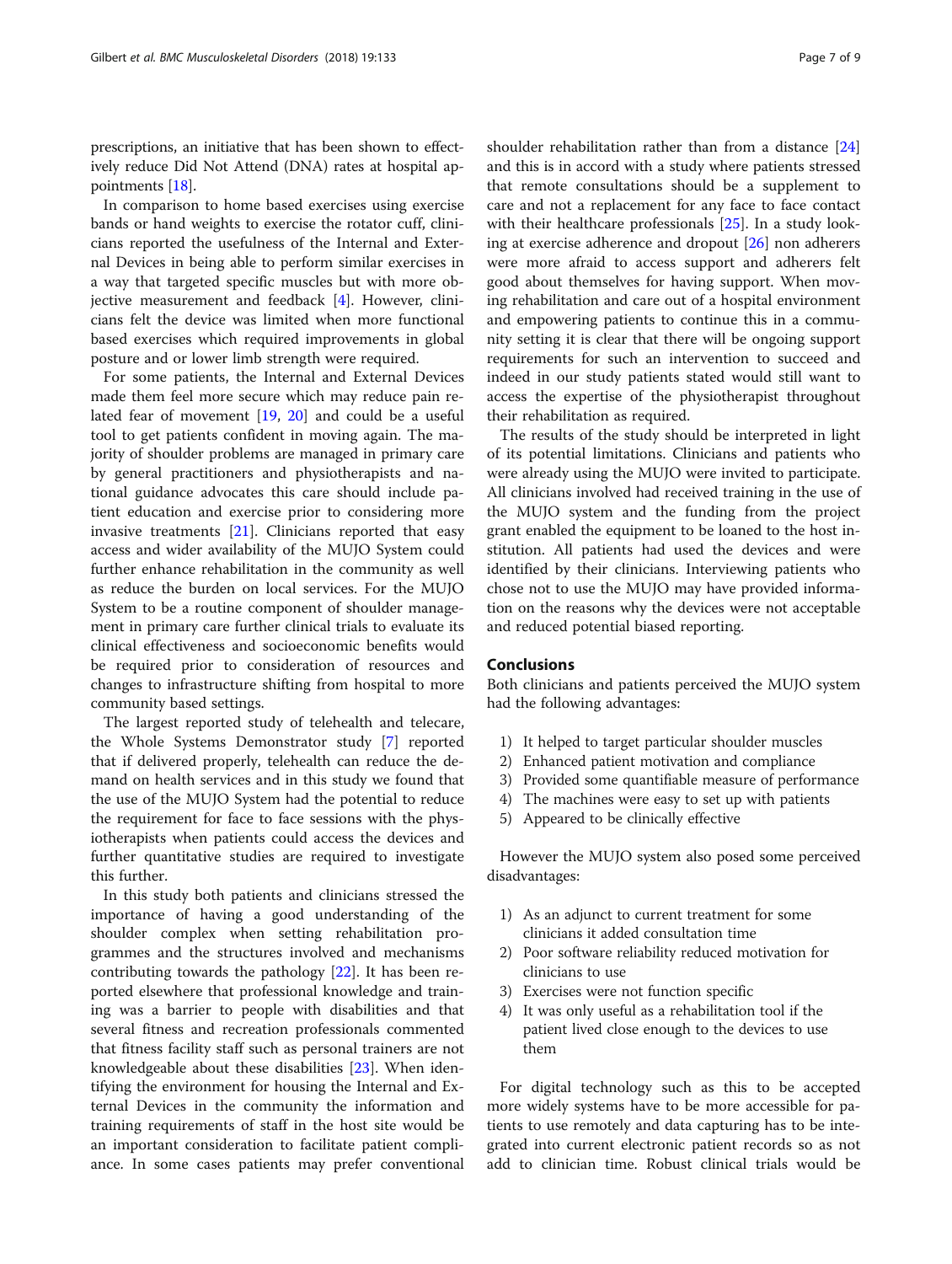<span id="page-7-0"></span>required to demonstrate the MUJO system has a significant clinical benefit and cost benefit over current conventional methods of delivering shoulder rehabilitation before it could be more widely adopted by the NHS.

For the MUJO System to be taken up in clinical practice it needs to be workable within the context of the treatment session and not interfere with the clinician's workload. Both patients and clinicians made it clear that the healthcare professionals setting the rehabilitation plan must have a thorough understanding of the shoulder complex and pathology and be knowledgeable about exercise prescription.

For those patients who lived locally to the hospital and could access the device the clinicians would encourage the patients to use the system in their rehabilitation. Clinicians in this study found the use of the MUJO System was not acceptable for rehabilitation if the patient was unable to access the device in the community. In situations where technical issues arose with the Patient App and Portal this served as a barrier to implementation. Further quantitative research is required to explore whether the MUJO can reduce the demand on the physiotherapist through using up less 1:1 treatment sessions.

## Additional files

[Additional file 1:](https://doi.org/10.1186/s12891-018-2042-6) Appendix 1. An interview schedule. An interview schedule of questions the interviewer asked patients and clinicians. (DOCX 28 kb)

[Additional file 2:](https://doi.org/10.1186/s12891-018-2042-6) Patient demographics. This is a table to demonstrate the patient demographics in the study. (DOC 36 kb)

#### Abbreviations

Cuff: Rotator cuff; Internal and External Devices: Exercise machines targeting the internal rotators and lateral rotators of the shoulder respectively; MUJO System: Multiple Joint System [6]; Patient App: Application component of MUJO System

#### Acknowledgements

The authors would like to acknowledge the Therapies Department and the Research and Innovation Centre at the Royal National Orthopaedic Hospital. The authors are also grateful to Professor Carl May from the Faculty of Health Sciences at University of Southampton for the support in the early stages of this research on the application of Normalisation Process Theory.

#### Funding

This research was funded by the Technology Strategy Board (TSB) Digital Health in a Connected Hospital Grant (Innovate UK Grant ref.: 46332– 344152). The MUJO System and technical support was provided by MUJO Mechanics.

#### Availability of data and materials

The datasets during and/or analysed during the current study available from the corresponding author on reasonable request.

#### Authors' contributions

AG, IH and AJ were all involved in the design of the study. AG completed data collection and analysis. AG IH and AJ were all involved in the development of the manuscript and provided approval of the final version.

#### Ethics approval and consent to participate

Ethics approval was sought and obtained from the London Fulham Research Ethics Committee (15/LO/1683), and all participants gave informed consent in writing to participate.

#### Consent for publication

Permission was received by the website to publish the images in the paper. Individuals in the photos gave written permission for MUJO mechanics to use the photos as MUJO wishes written permission has been supplied by MUJO to reproduce these photos within the paper.

#### Competing interests

The authors declare that they have no competing interests.

#### Publisher's Note

Springer Nature remains neutral with regard to jurisdictional claims in published maps and institutional affiliations.

#### Received: 13 June 2017 Accepted: 8 April 2018 Published online: 02 May 2018

#### References

- 1. Linsell L, Dawson J, Zondervan K, Rose P, Randall T, Fitzpatrick R, Carr A. Prevalence and incidence of adults consulting for shoulder conditions in UK primary care; patterns of diagnosis and referral. Rheumatology. 2005;45(2): 215–21.
- 2. Beard DJ, Rees JL, Cook JA, Rombach I, Cooper C, Merritt N, Shirkey BA, Donovan JL, Gwilym S, Savulescu J, Moser J. Arthroscopic subacromial decompression for subacromial shoulder pain (CSAW): a multicentre, pragmatic, parallel group, placebo-controlled, three-group, randomised surgical trial. Lancet. 2017;39(10118):329-38.
- 3. Littlewood C, Ashton J, Chance-Larsen K, May S, Sturrock B. Exercise for rotator cuff tendinopathy: a systematic review. Physiotherapy. 2012;98(2):  $101 - 9$
- 4. Hanratty CE, McVeigh JG, Kerr DP, Basford JR, Finch MB, Pendleton A, et al. The effectiveness of physiotherapy exercises in subacromial impingement syndrome: a systematic review and meta-analysis. Semin Arthritis Rheum. 2012;42:297–316. [https://doi.org/10.1016/j.semarthrit.2012.03.015.](https://doi.org/10.1016/j.semarthrit.2012.03.015)
- 5. Vermiere E, Hearnshaw H, Van Royen P, Denekens J. Patient adherence to treatment: three decades of research.A comprehensive review. JClin Pharm Ther. 2001;26(5):331–42.
- 6. Mujo Mechanics Ltd. 2014.<http://www.mujofitness.com/>
- Steventon A, Bardsley M, Billings J, Dixon J, Doll H, Beynon M, Hirani S, Cartwright M, Rixon L, Rapp M, Henderson C, Rogers A, Hendy J, Fitzpatrick R, Newman S. Effect of telecare on use of health and social care services: findings from the whole systems demonstrator cluster randomised trial. Age Ageing. 2013;43:334–1. [https://doi.org/10.1093/ageing/aft008.](https://doi.org/10.1093/ageing/aft008)
- 8. NHS England. New Technology can improve the health services delivered to millions of people. 2013. Accessed on 5<sup>th</sup> January 2018 from [https://](https://www.england.nhs.uk/2013/11/new-tech-imprv-hlt-serv/) [www.england.nhs.uk/2013/11/new-tech-imprv-hlt-serv/](https://www.england.nhs.uk/2013/11/new-tech-imprv-hlt-serv/)
- 9. Wootton R. Twenty years of telemedicine in chronic disease management an evidence synthesis. J Telemed Telecare. 2012;18:211–20. [https://doi.org/](https://doi.org/10.1258/jtt.2012.120219) [10.1258/jtt.2012.120219](https://doi.org/10.1258/jtt.2012.120219).
- 10. Kairy D, Lehoux P, Vincent C, Visintin M. A systematic review of clinical outcomes, clinical process, healthcare utilization and costs associated with telerehabilitation. DisabilRehabil. 2009;31:427–47. [https://doi.org/10.1080/](https://doi.org/10.1080/09638280802062553) [09638280802062553.](https://doi.org/10.1080/09638280802062553)
- 11. Mair FS, May C, O'Donnell C, Finch T, Sullivan F, Murray E. Factors that promote or inhibit the implementation of e-health systems: an explanatory systematic review. Bull World Health Organ. 2012;90:357–64. [https://doi.org/](https://doi.org/10.2471/BLT.11.099424) [10.2471/BLT.11.099424.](https://doi.org/10.2471/BLT.11.099424)
- 12. Vassilev I, Rowsell A, Pope C, Kennedy A, O'Cathain A, Salisbury C. Assessing the implementability of telehealth interventions for self-management support: a realist review. Implement Sci. 2015;10:59. [https://doi.org/10.1186/](https://doi.org/10.1186/s13012-015-0238-9) [s13012-015-0238-9.](https://doi.org/10.1186/s13012-015-0238-9)
- 13. Pope C, Mays N. Reaching the parts other methods cannot reach: an introduction to qualitative methods in health and health services research. BMJ. 1995;311:42–5.
- 14. May C. Towards a general theory of implementation. Implement Sci. 2013;8: 18. [https://doi.org/10.1186/1748-5908-8-18.](https://doi.org/10.1186/1748-5908-8-18)